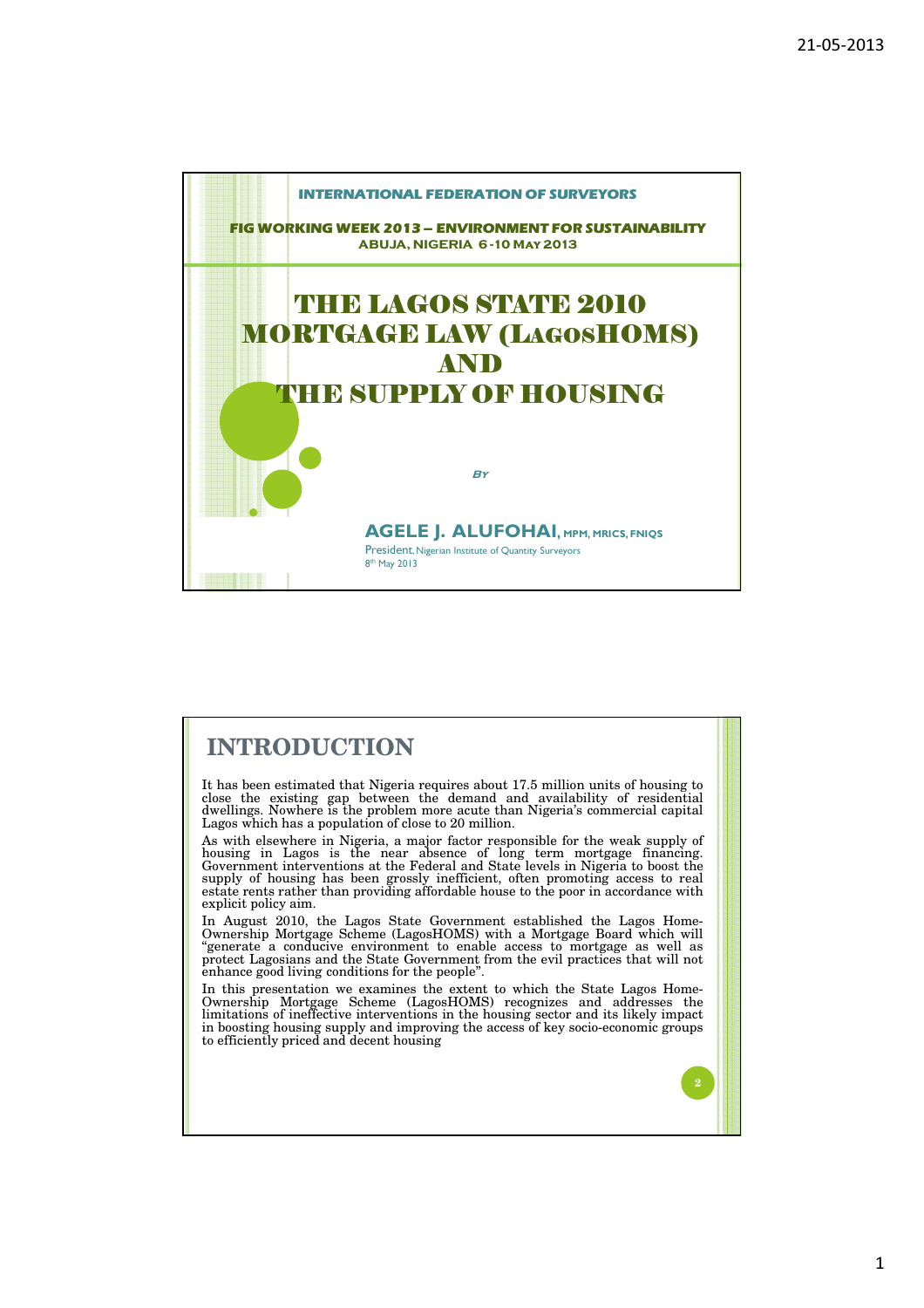**3**

## **DEMOGRAPHY OF LAGOS STATE AND HOUSING POLICY**

- Lagos State is the smallest state in Nigeria from a land area of 4km2 on the Island, and an estimated population of 28, 518 in 1871 to an area of 62.8km2 and population of 126,108 in 1931. Currently, the geographical area has expanded to about 356,861 hectares of which about 21% equivalents to 75,755 hectares are wetlands, yet it has the highest estimated population of 18 million representing 12% out of a national estimate of 150 million with annual growth rate of between 6% and 8% compared to 4 -5% country growth rate and global 2% growth rate. The increment in population is complimented by vibrant economic status which continued to encourage population growth
- Lagos is the second most populous city in Africa after Cairo in Egypt and estimated to be the fastest growing city in Africa and the seventh fastest growing in the world with a population increase of about 600,000 persons per annum. Lagos population is growing ten times faster than New York and Los Angeles with grave implication for housing delivery. At its present growth rate, the United Nations had estimated that, Lagos state will be the third largest mega city in the world by the Year 2015 after Tokyo in Japan and Bombay in India.

# **DEMOGRAPHY OF LAGOS STATE AND HOUSING POLICY**

o Over 91% of the total population lives in the metropolis with a population density of about 20, 000 persons per square kilometer in the built-up areas of Metropolitan Lagos. The occupancy ratio is  $8 -$ 10 persons per room with 72.5% of households occupying one-room apartment (Lagos State Ministry of Housing, 2010). The high urbanization rates and dense population is considered as the major factor responsible for high level of poverty level Lagos. The Lagos State Government estimates in 2004 put 51% of men and 54% of women residing in Lagos as living below the poverty line. Urban poverty is the scourge of most cities of the 3rd world countries and Lagos is not an exemption. This is clearly manifested in the growing number of largely unskilled, unemployed and homeless migrants from the rural areas of the country into Lagos, who find it convenient and affordable to live in existing slum communities or create new ones that are not serviced by basic urban facilities, services and amenities. **<sup>4</sup>**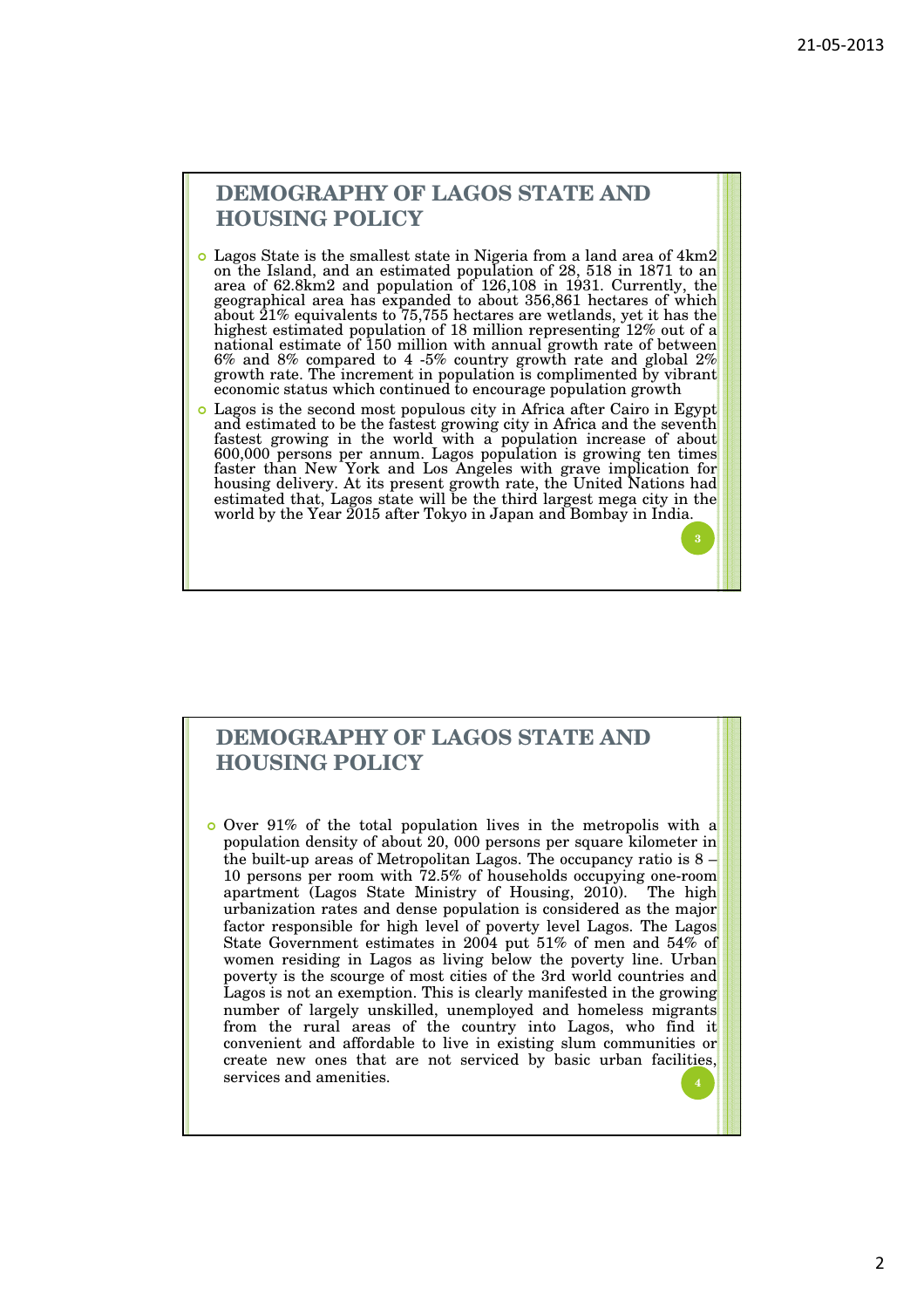

# **LAGOS STATE GOVERNMENT INTERVENTIONS IN HOUSING**

- Thus between 1972 and 1999, LSDPC was able to delivered 20, 120 housing units while 1, 818 housing units were delivered from 2000 to 2010. It is important to note that the population rose from 3.5 million in 1975 to 10.28 million in 1995 and from 13.42 million in 2000 to about 18 million in 2010. The total stock from LSDPC excluding the proposed units over the 38 year period is 22, 419 housing units, that is an average of 590 units per annum (LSDPC, 2010).
- Lagos State Government in 1980 also established the New Towns Development Authority (NTDA) which organ provided site and service schemes for individual middleincome housing. A very laudable idea but it has not impacted much on the housing delivery in Lagos. Their attempt has included Lekki scheme 1 and 2, Amuwo Odofin and Isheri North **6**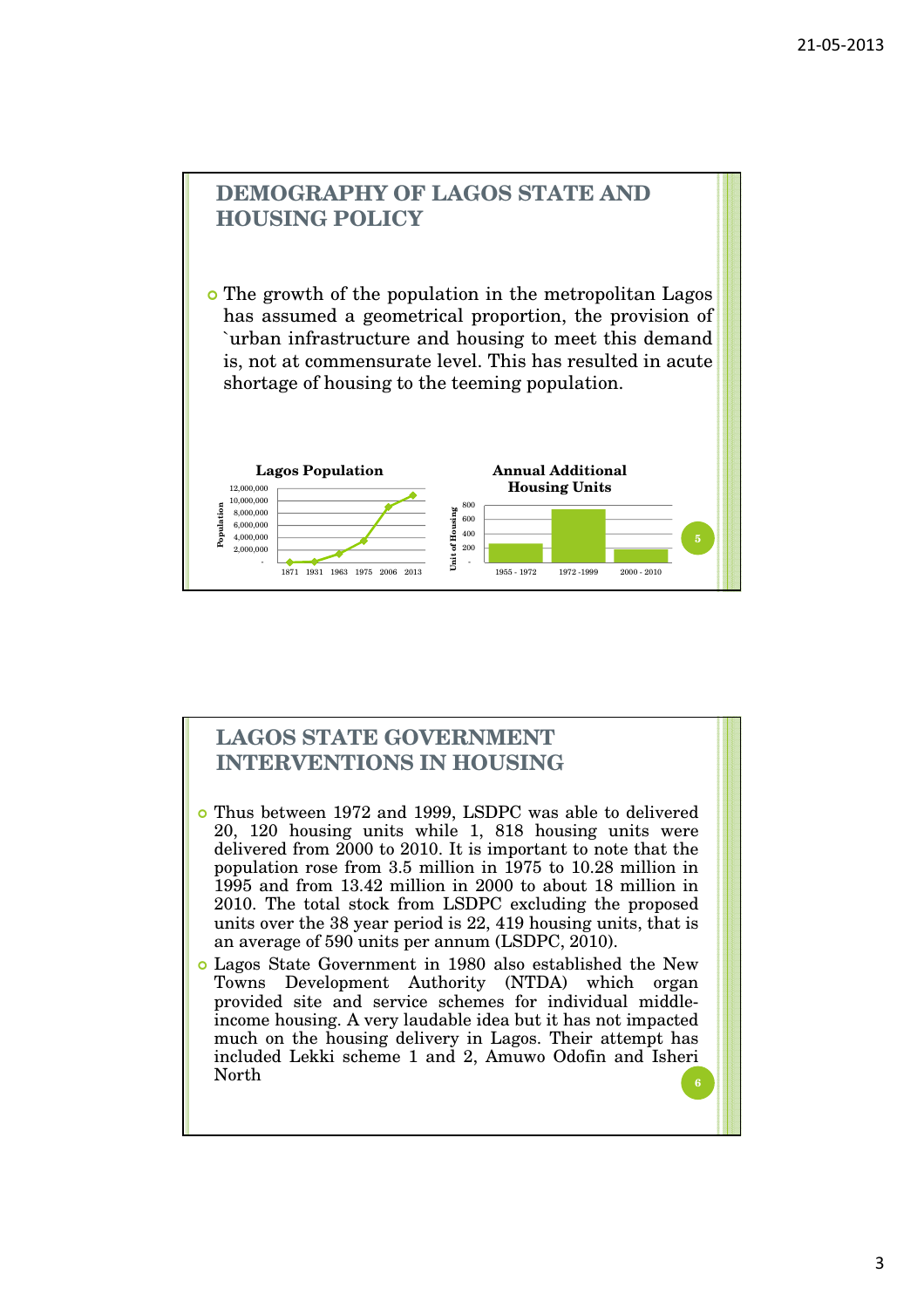**7**

**8**

## **LAGOS STATE GOVERNMENT INTERVENTIONS IN HOUSING**

- In recent times the Ministry of Housing and Lagos Building and Investment Company (LBIC) did commence direct construction of houses in Lagos thus compromising the mandate of LSDPC. The Ministry of Housing till date has constructed 18 No. housing estates with 5 others under construction. The total units of this strategy are less than 5, 000 units while the LBIC intervention will yield less than 1, 500 units
- Aside the direct construction approach, the Ministry and other government agencies adopted other options of delivering houses to the citizens, among which are:
	- public private partnership:
	- urban renewal and regeneration program, establishment of new towns, provision of site and service scheme.
- All the programs embarked upon by the Lagos State government and its different agencies are aimed at sustaining environmental quality and increasing housing supply.

# **FACTORS AFFECTING HOUSING DELIVERY IN LAGOS**

- A combination of factors had been identified as the bane of effective and sustainable housing delivery in Lagos. They are:
	- 1. The problem of land accessibility;
	- 2. Stunted financial and mortgage system;
	- 3. Exorbitant prices of building materials
	- 4. Disproportional capacity building in the sector.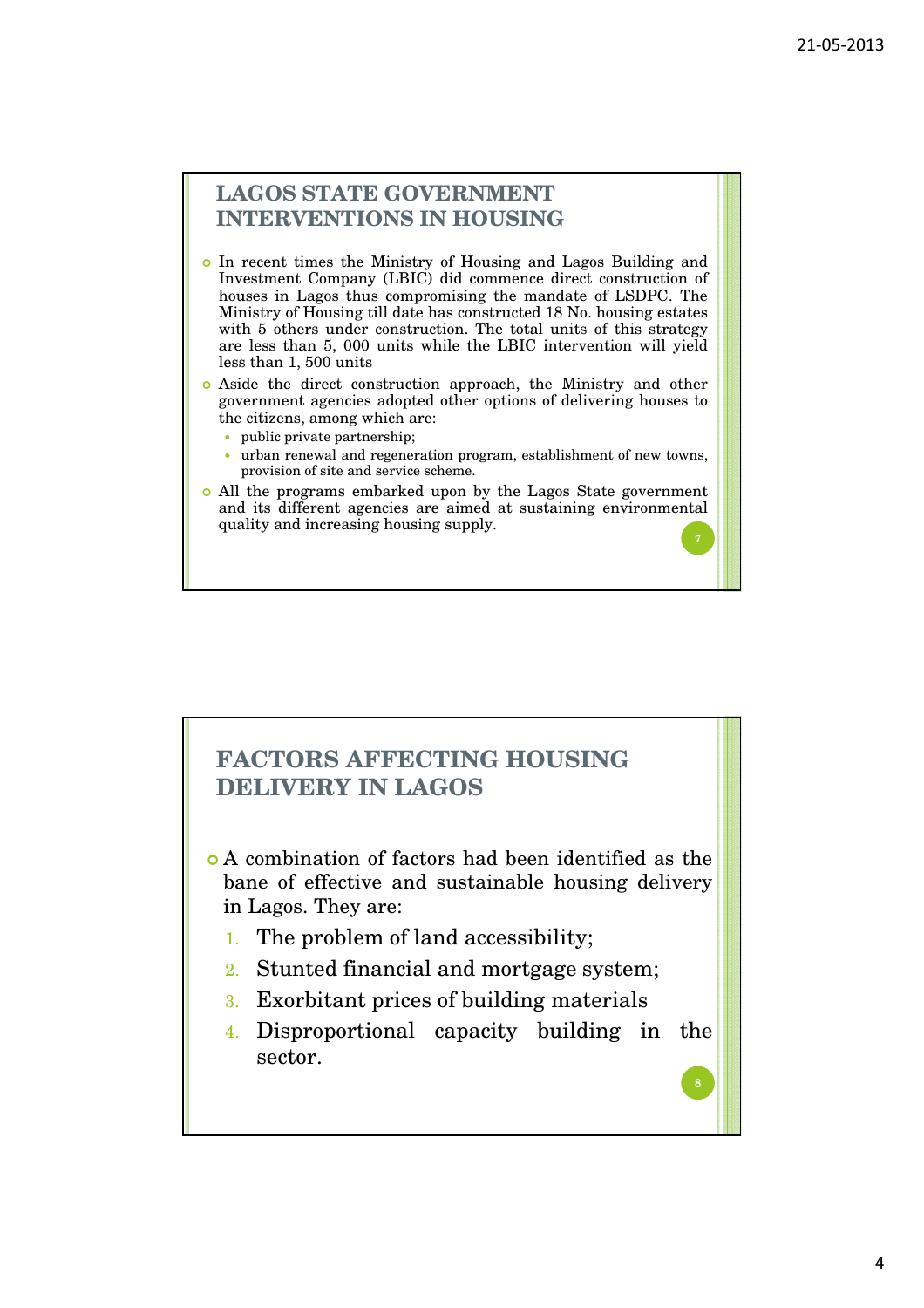# **LAGOS HOUSING POLICY IN 2012**

 Given the provision in the 2011 National Housing Policy, that give room to state government to formulate its own housing policy and programs within the overall framework and in the spirit of the National Housing Policy; the Lagos state government in an attempt to address the challenge of mortgage finance for housing by the low income group in the state, recently introduced a policy referred to as Lagos Home Ownership Scheme (Lagos H.O.M. S) in 2012. The policy that was designed to assist the prospective house owners have access to mortgage facilities, especially, the civil servants and those, who are in paid employment. The take off period of the scheme is the first quarter of 2013, according to the state Commissioner for Housing, Mr. Bosun Jeje. **<sup>9</sup>**

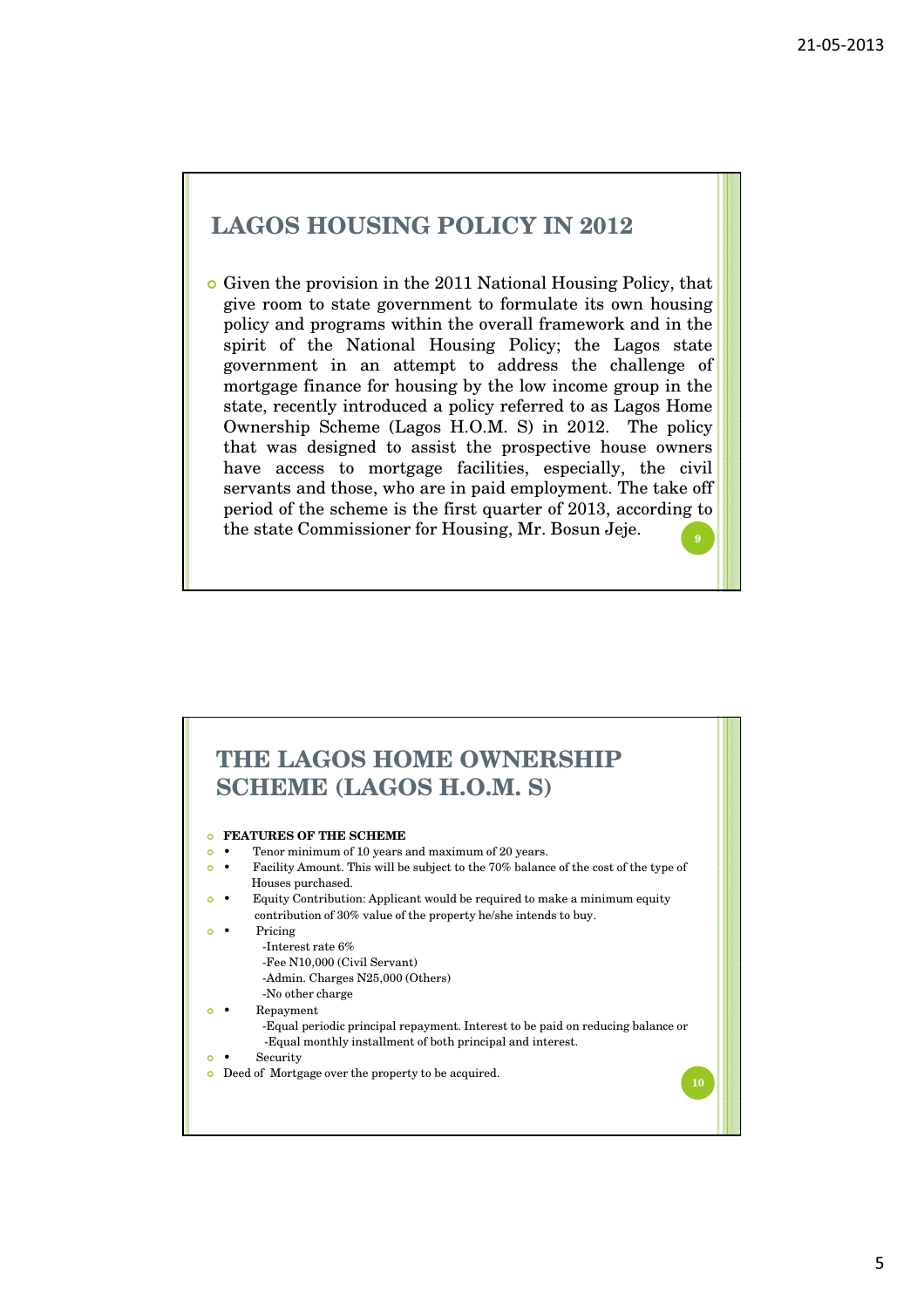# **THE LAGOS HOME OWNERSHIP SCHEME (LAGOS H.O.M. S)**

### **O MODE OF OPERATION FOR THE SCHEME**

- Interested Applicants must obtain a form from Ministry of Housing or download form from the Lagos State Government website (www.lagosstate.gov.ng).
- Applicants should fill the form and submit to Ministry of Housing accompanied with payment of N1,000 for the Application Form.
- Applicants who have submitted his/her application forms will be directed to any of the three receiving banks for pre-qualification.
- All Applicants pre-qualified and recommended by any of the receiving Banks will be issued with Letter of Offer.
- Applicants are expected to pay the 30% equity contribution to any of the three collaborating banks.
- Applicants to submit proof of payment and an acceptance Letter to Ministry of Housing.
- Ministry of Housing refers documents to Ministry of Justice to prepare and execute Contract of Sales and Deed of Mortgage Agreements. **11**
- Housing releases Letter of Confirmation of Allocation and keys to successful Applicants.

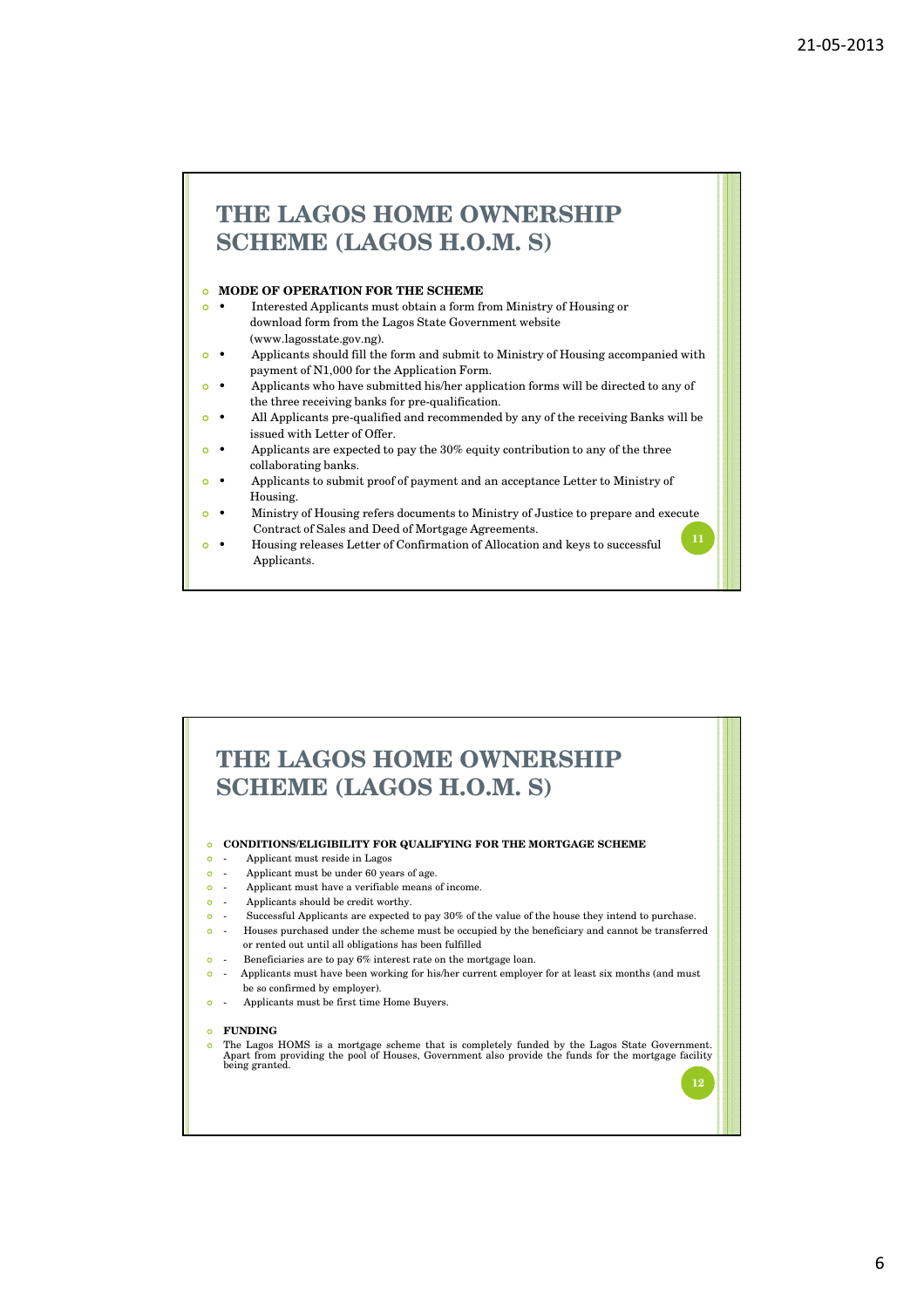# **THE LAGOS HOME OWNERSHIP SCHEME (LAGOS H.O.M. S)**

### **GLOBAL TERM SHEET FOR LAGOS HOME OWNERSHIP AND MORTGAGE SCHEME**

 This term sheet tends to provide a standardization for administering the Lagos State Home Ownership and Mortgage Scheme to all residents of Lagos State. Though priority will be given to Civil Servants in Lagos State Ministries and Parastatals, the target market is all residents of the state (irrespective of tribe), that is Lagosians. The purpose of the scheme is to encourage first time home buyers with verifiable source of income to own their own houses. To administer this scheme for LASG, three banks have been nominated; FBN Mortgages, Skye Mortgages and Zenith Bank Plc.

# **THE LAGOS HOME OWNERSHIP SCHEME (LAGOS H.O.M. S)**

**Risk Acceptance Criteria**

- Pre Qualification /Screening Process:
- 1. Lagos State Government will first pre-qualify the intending beneficiary who must a first time home owner in Lagos State and the claim of first time home ownership must be administered under an Oath.
- <sup>o</sup> 2. The pre-qualified individual must open an individual current account with Bank. The account will serve for both the purpose of paying 30% equity contribution and also for monthly repayment.
- 3. The beneficiary will submit his/her allocation paper from LASG to the bank along with request letter and apply for a mortgage scheme under Lagos State Home Ownership Mortgage Scheme.
- <sup>o</sup> 4. Upon meeting the Risk Acceptance Criteria tabulated above, approval will be conveyed via an offer letter and monthly repayment schedule communicated to the beneficiary.
- 5. For proof of affordability, salary earners are to submit pay slips for the past 6 months and salary account statement for the past one year while self employed would submit company profile, three years audited account statement and business personal account statement for the past 12 months. 6. Monthly repayment as stated in the repayment schedule commences as soon as offer is accepted and
- condition precedent to commencement of monthly repayment is met.
- 7. Bank will communicate acceptance and approval to LASG for release of Keys to the beneficiary to take possession.
- <sup>o</sup> 8. Update on monthly repayment will be given to LASG on monthly basis.
- 9. A dedicated account will be opened which will warehouse all monthly payment from the buyers which would have joint signatories from the Ministry of Housing \$ Ministry of Finance.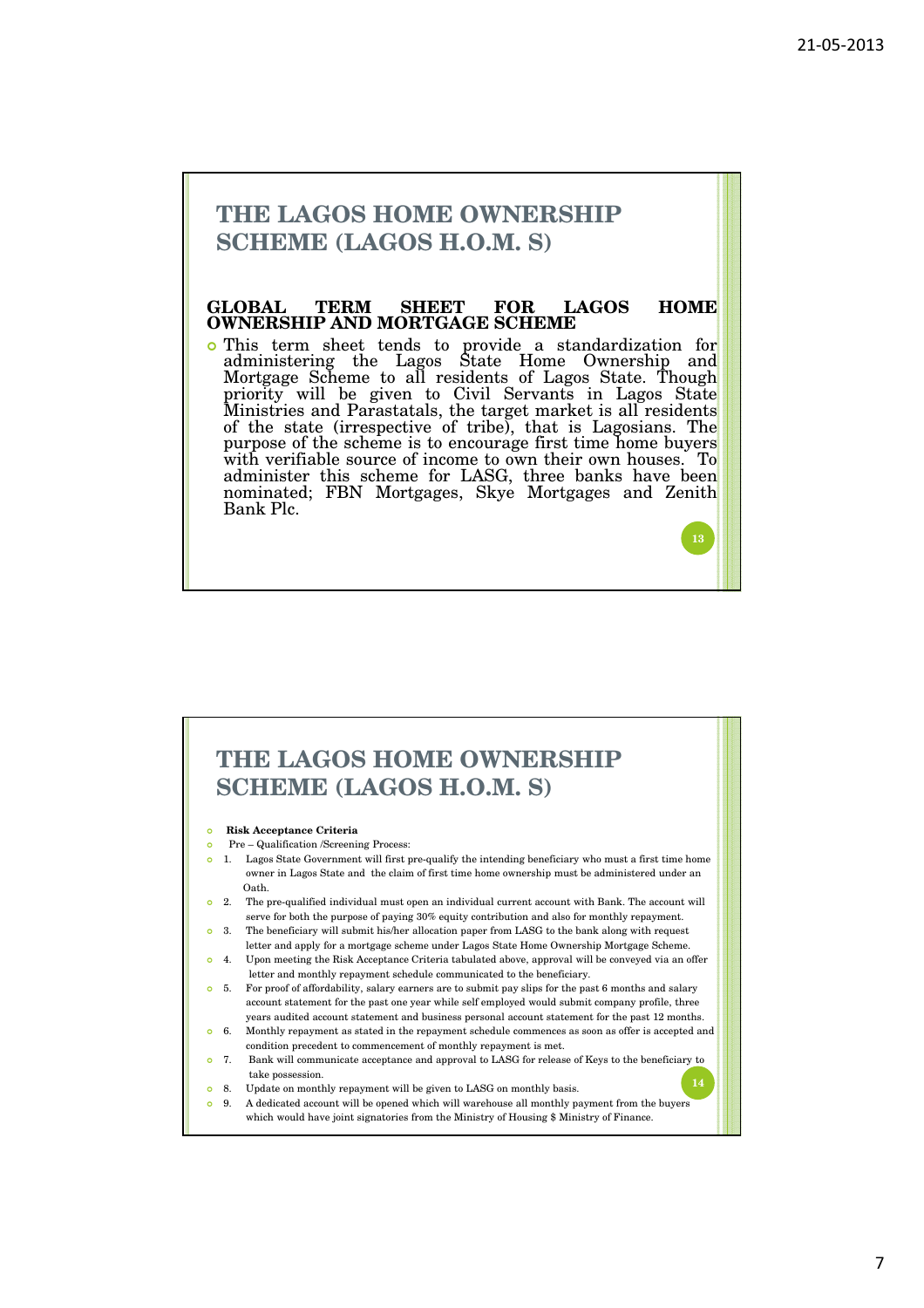# **THE LAGOS HOME OWNERSHIP SCHEME (LAGOS H.O.M. S)**

### **Event of Default**

#### This occurs:

- <sup>o</sup> 1. If the beneficiary fails to make repayments for three consecutive times.
- 2. If repayment has not been regular and there has been defaults at three different times which in the opinion of the banker has raised doubt on the ability of the beneficiary to continue with the repayment, such issues will be reported to LASG who will take steps towards foreclosure.
- 3. Foreclosure of Security: The interest on the properties resides with Lagos State Government, hence the right to foreclose lies with them.

#### **Monitoring Tracking of Repayment**:

 This shall be the joint responsibilities of LASG and Bank. Bank on a monthly basis will be updating LASG on the repayment update that shall aggressively follow up with any loan defaulters for regularization.

#### **Accelerated Repayment**:

This shall be allowed so far 90 days' notice is given which shall also be communicated to LASG.

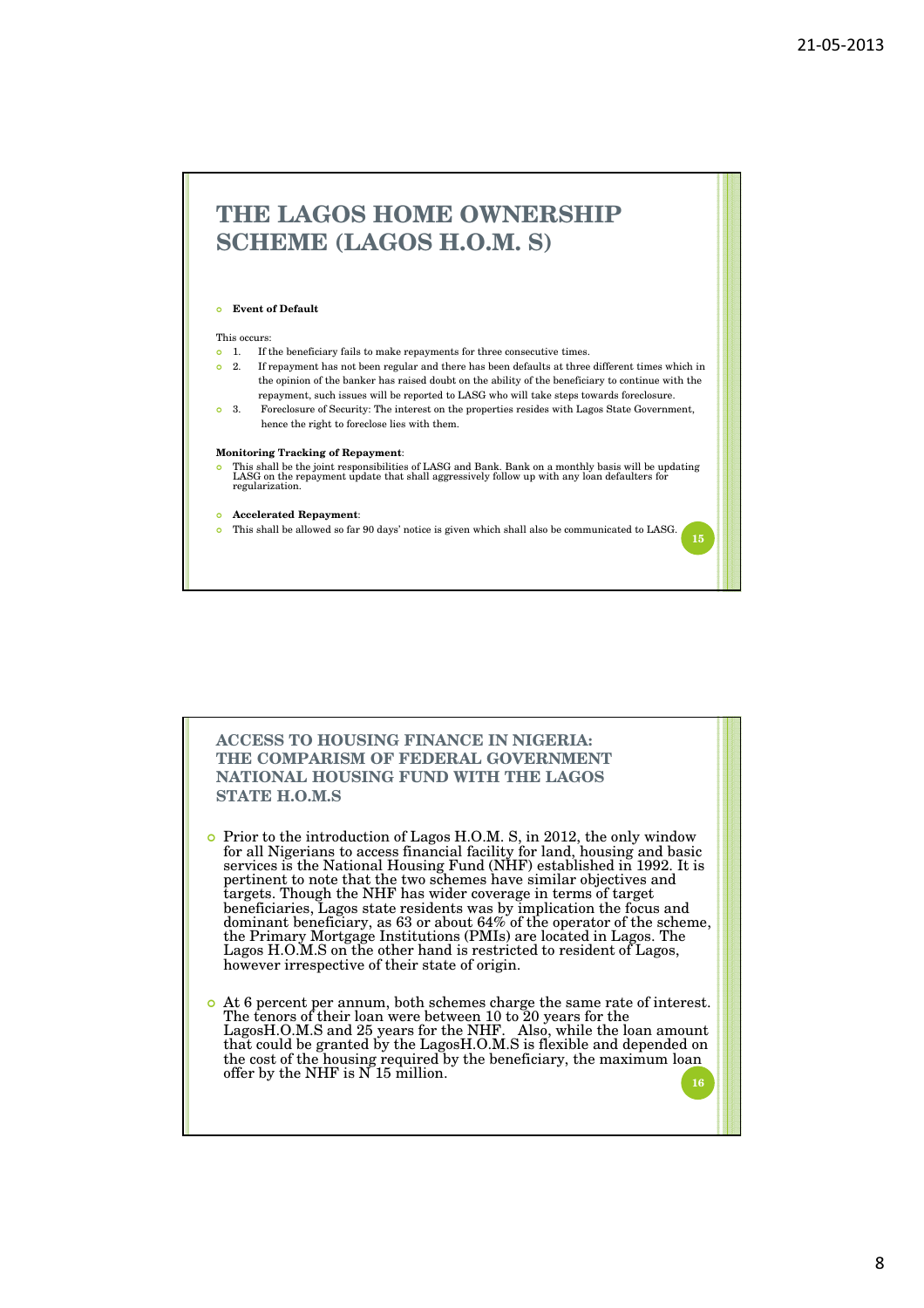### **ACCESS TO HOUSING FINANCE IN NIGERIA: THE COMPARISM OF FEDERAL GOVERNMENT NATIONAL HOUSING FUND WITH THE LAGOS STATE H.O.M.S**

Table comparing the NHF and the LagosH.O.M.S.

|                       | The Lagos H.O.M.S                           | <b>National Housing Fund (NHF)</b>  |
|-----------------------|---------------------------------------------|-------------------------------------|
| Coverage              | Lagos Residents                             | Nigerians                           |
| <b>Maximum</b>        |                                             |                                     |
| Loan                  | Depend of the house                         | N <sub>15</sub> million             |
| <b>Tenor</b>          | 10 to 20 years                              | 25 years                            |
| <b>Interest Rates</b> | $6\%$ per annum                             | $6\%$ per annum                     |
| <b>To Qualify</b>     | 30% Equity contribution                     | 2.5% of Monthly Salary for 6 months |
| Fee                   | N <sub>10</sub> ,000 for Civil Servant      | Fix by PMI                          |
| Admin                 |                                             |                                     |
| <b>Charges</b>        | N23,000 Admin Charges for Non Civil Servant | Fix by PMI                          |
| Funding               | Lagos State Government                      | Federal Government                  |

### **ACCESS TO HOUSING FINANCE IN NIGERIA: THE COMPARISM OF FEDERAL GOVERNMENT NATIONAL HOUSING FUND WITH THE LAGOS STATE H.O.M.S**

To qualify to access the LagosH.O.M.S, the beneficiary must make available 30% of the required housing cost as equity contribution. For the NHF, the condition is monthly contribution of 2.5% of the workers monthly salary. The LagosHOMS has advantage over the NHF in this respect, because while the house choice of the contributor with the NHF is restricted to savings determined by six months pays, the LagosHOMS beneficiaries can rely on savings outside monthly pay to determine the choice of housing. This could have been responsible for the low performance of the NHF scheme going by the rate of disbursement. It was reported that some Nigerians in the informal sectors were locked out of the scheme because of the inability of PMI's operators to track their monthly income. However, the NHF has the advantage of lower the default rate, because the ability of the beneficiary is assured with the income contribution attachment. **<sup>18</sup>**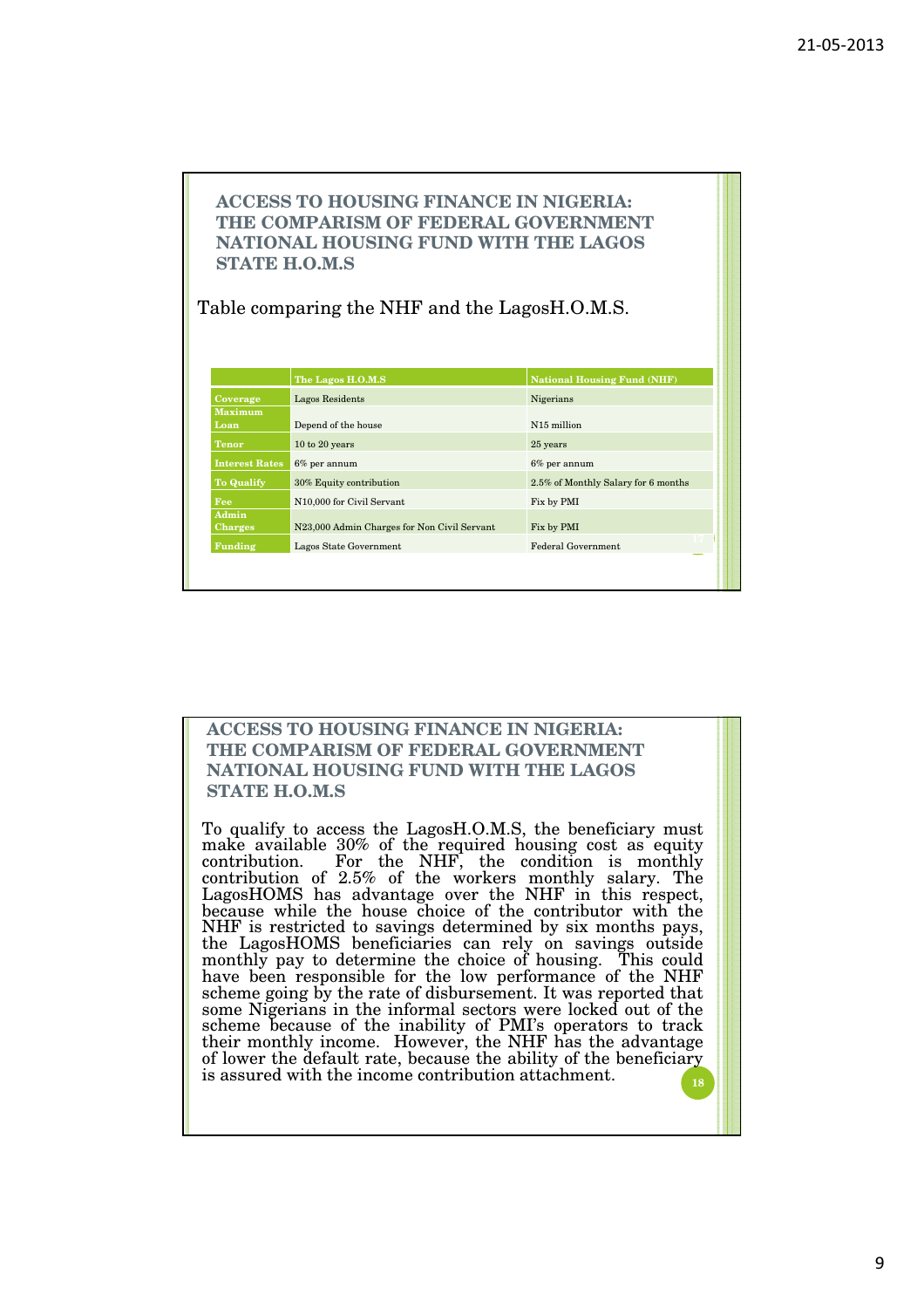**19**

# **CONCLUSIONS**

In view of the fact that provision of Accommodation is by nature capital intensive, affordability will required a bridging fund which has been lacking with the inadequate mortgage system in Nigeria. The federal government therefore through the 2011 National Housing Policy place priority on restructuring the mortgage sector, as this has been identified as the greatest obstacle to achieving the goal of housing for all Thus, the Federal government set up the National Housing Fund (NHF) to provide mortgage finance to Nigerians through the Primary Mortgage Institutions set up across the country. In pursuant of this objective, the Lagos state government set machinery in place to ensure sustainable housing delivery by setting up a scheme known as the Lagos State Home Ownership and Mortgage Scheme (The Lagos HOMS). The scheme was designed to ensure that residents of the state irrespective of their level of income, be it low or medium, are able to buy houses, at affordable term.

# **CONCLUSIONS**

The objective of the state government is to show the way for private sector by investing in delivering the houses. The state government invested in building the structure and recovers the cost by spreading the payment over a period of 10 to 15 years through the Lagos HOMS scheme. The houses are built in categories of one, two and three bedrooms so that income earners of every category would benefit, taking the opportunity according to their capability. The payment system is also made easy in such a way that applicants only pay about 30 per cent of the cost to own the house and the remaining is paid over a period of 10 – 15 years.

The Lagos state model if well pursed and sustained could to some extent ease housing scarcity in the state. The model could be adopted by all other stakeholders, the federal government other tiers of government, and private building developers. This will go a long way in ensuring enduring housing program in the country. However, the major obstacle to the model could be political instability. The effect of this could be minimized if the focus of Nigerian politician change from that of discrediting political opponents to ensuring continuity in service delivery.